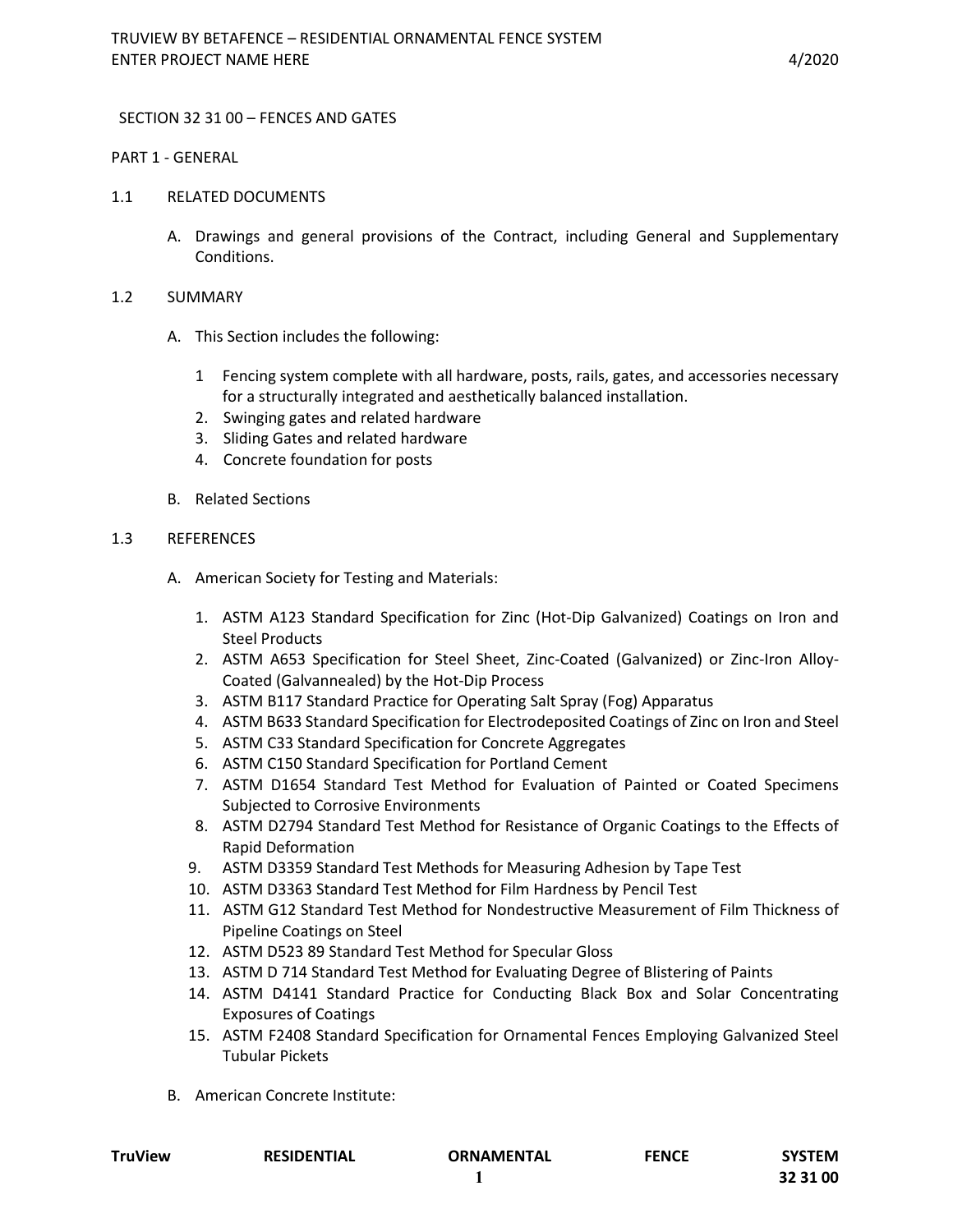## 1. ACI 301 Specifications for Structural Concrete

### 1.4 SYSTEM DESCRIPTION

- A. The Manufacturer shall supply a Fencing System complete with all hardware, posts, rails, gates and accessories necessary for a complete and aesthetically balanced installation.
- B. Design Requirements: Fencing system, foundation and installation shall be engineered to withstand [90] mph wind load. (Where applicable, wind load rating to be based on IBC 2003 or local code if more stringent.)

### 1.5 SUBMITTALS

- A. Product Data: For each product indicated, include manufacturer's recommendations for installation.
- B. Installation Drawings: Show layout, locations, components, materials, dimensions, sizes, weights, finishes of components, installation and operational clearances, gate swings, post sizes, spacing and mesh type, gate details/dimensions, details of post anchorage, and post attachment/bracing.
- C. Samples: Provide color selections and samples for finishes on fence and accessories if requested by the specifier.

#### 1.6 QUALITY ASSURANCE

- A. The contractor shall provide laborers and supervisors who are thoroughly familiar with the type of construction involved and the materials and techniques specified. Review and follow manufacturer's installation instructions.
- B. Provide fence system and gates, as a complete unit produced by a single manufacturer, including necessary erection accessories, fittings and fastenings.
- C. Manufacturer Qualifications: Company specializing in manufacturing the products specified in this section with a minimum of 5 years documented experience.
- D. Field Quality Control to be conducted by Owner's Project Manager.

#### 1.7 DELIVERY, HANDLING, AND STORAGE

- A. Deliver fence materials, gates, posts, and accessories to project site, completely pre-finished. Upon receipt at the job site, all materials shall be checked to ensure that no damages occurred during shipping. Materials shall be handled and stored properly to protect against damage and theft.
- B. Handle fence components to protect finish coating from any scuffs, abrasion or other damage during unloading and installation. Excessive damage to factory applied coatings will be cause for rejection.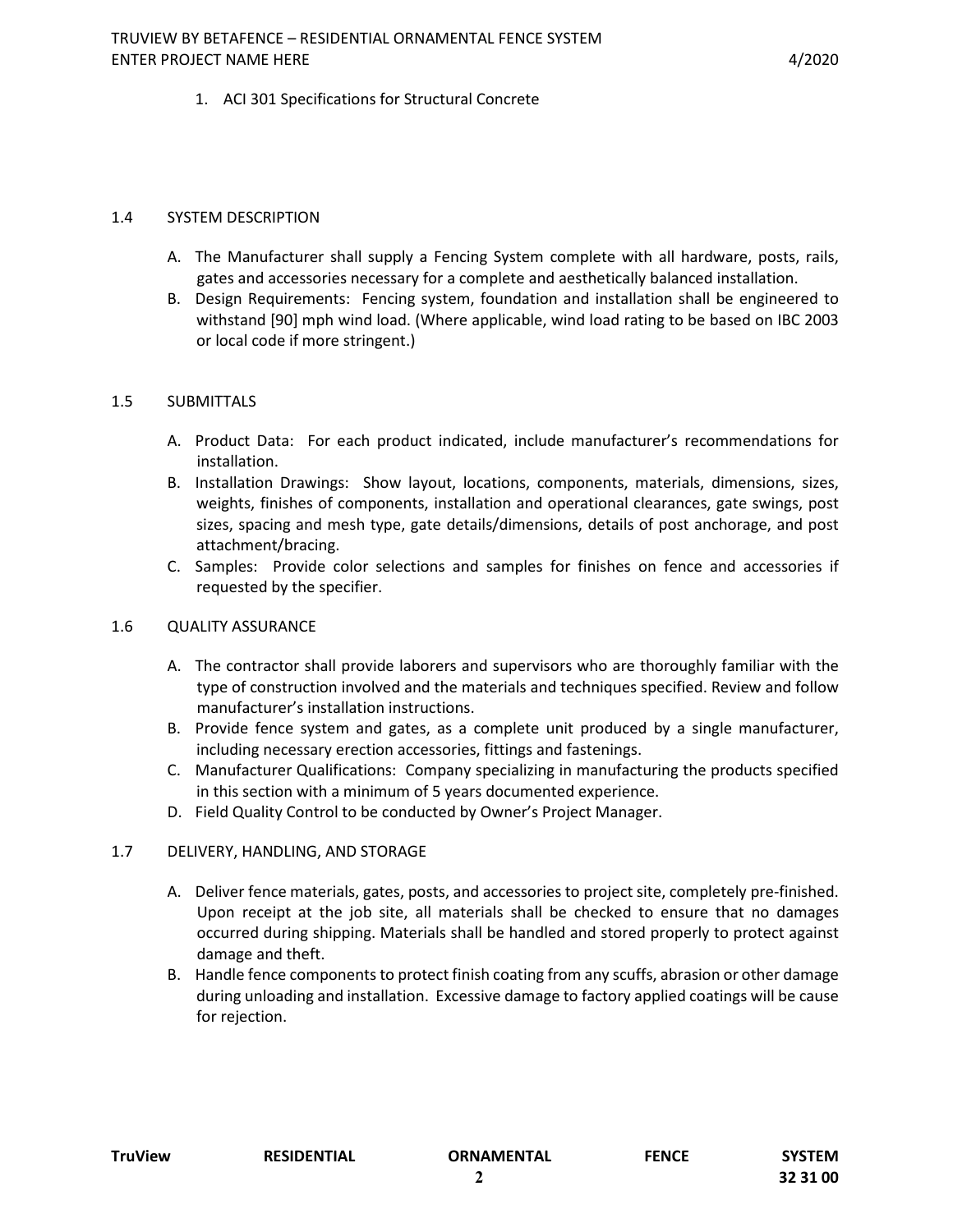#### PART 2 - PRODUCTS

- 2.1 MANUFACTURER
	- A. Acceptable Manufacturers:
		- 1. Betafence, Ennis, TX 75119, fax: 972-878-4703, 888-650-4766

### 2.2 MATERIAL

- A. Fencing System : The TruView Ornamental Fence System shall conform to Betafence [Pinnacle / Summit / Landmark] [2-Rail / 3-Rail] style provided by Betafence. The system should be fully rakeable with no welds and pickets to rails shall be mechanicaly connected. Subject to the performance and design requirement specified herein, fence and gates shall be manufactured from the following materials:
	- 1. Pickets: Per ASTM F2408 with increased strength to a minimum yield of 33,000 psi. The steel shall be Pre galvanized to meet requirements of ASTM A653 with minimum zinc coating weight of 0.60 oz/ft² coating designation G-60 or equivalent.
	- 2. Post and Rails: Per ASTM ASTM F2408 and shall be pre galvanized to meet requirements of ASTM A653 with a minimum zinc coating weight of 0.60 oz/ft<sup>2</sup> coating designation G-60 or equivalent.
	- 3. Fence Panels
		- a. Panel Width: Standard Panel width shall be  $8'$  wide.
		- b. Panel Height: Panel Height shall be TruView 4' or 6' High.
- B. Pickets: Pickets to be 5/8" square tubing with 18 gauge wall thickness spaced TruView 3,85" gap.
- C. Rails: Rails shall be  $1.10''$  x  $1.18'''$  formed channel with 16 gauge wall thickness.
- D. Posts: Posts shall be 2" square tubing with 14 gauge wall thickness.
	- 1. Post Caps: Shall be of press on type steel caps zinc plated to ASTM B633, Service class II or malleable steel caps galvanized to ASTM A123.
	- 2. Panel Hangers: Shall be stainless or galvanized steel with galvanized, stainless, or zinc plated fasteners. All brackets shall be finished to match fence finish and color.
	- 3. Picket Finials: Picket finials are cast alloy Types 1 (Round Point), 2 (Spear Point) or 3 (Fleur De Lis), welded to picket and are finished to match fence color.
- E. Gate Kits: Design of gates shall be as shown on the drawings.
	- 1. Gate Uprights and Panels: Materials as described above in 2.2.
	- 2. Frame Uprights: Shall be factory MIG welded, then assembled in the field.

| TruView | <b>RESIDENTIAL</b> | ORNAMENTAL | <b>FENCE</b> | SYSTEM   |
|---------|--------------------|------------|--------------|----------|
|         |                    |            |              | 32 31 00 |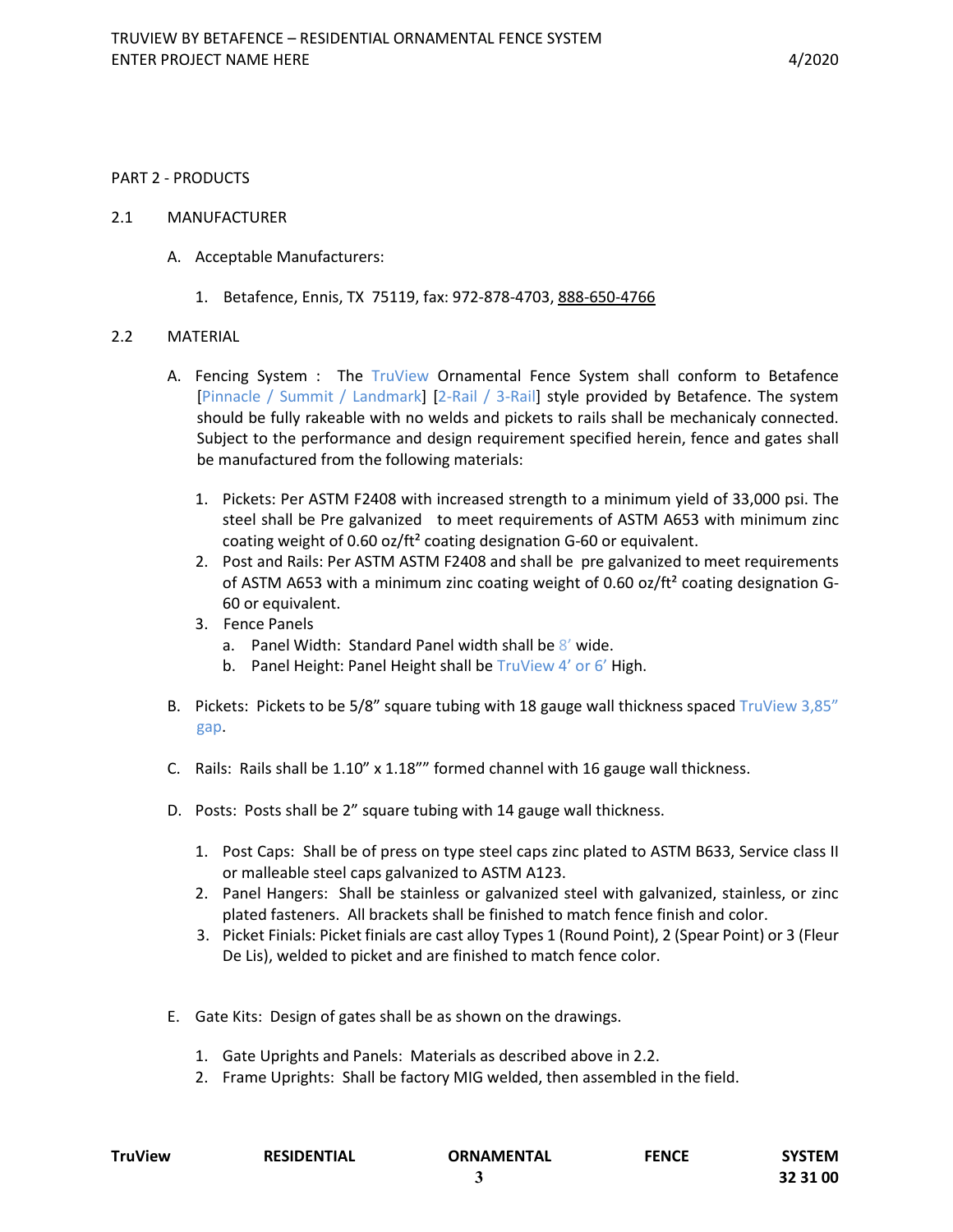- 3. Gate Posts and Foundation: Size as determined by Engineer, based on gate size, local wind loading requirements, and installation type.
- F. Swing Gates: Design of gates shall be as shown on the drawings.
	- 1 Gate Frames and Infill Panels: Materials as described above in 2.2.
	- 2 Frame Members: Shall be MIG welded.
	- 3 Gate Posts and Foundation: Size as determined by Engineer, based on gate size, local wind loading requirements, and installation type.
	- 4 Hinges: Manufacturer's standard hinges, structurally capable of supporting gate leaf and allow opening and closing without binding. Non-lift-off type hinge design shall permit gate to swing  $180^{\circ}$  (degrees). Hinge pins shall be non-removable.
	- 5 Latch: Capable of retaining gate in closed position and have provision for padlock.
	- 6 Keeper: Provide keeper for each gate leaf over 5 feet wide. Gate keeper shall consist of mechanical device for securing free end of gate when in full open position.
- G. Slide, Cantilever and Overhead Track Gates: Design of gates shall be as shown on the Drawings.
	- 1. Gate Frames and Infill Panels: Materials as described above in 2.2.
	- 2. Frame Members: Shall be MIG welded. If necessary, truss rods or cables to be used to prevent gate sag and allow for future adjustment.
	- 3. Gate Posts and Foundation: Size as determined by Engineer, based on gate size, local wind loading requirements, and installation type.

## 2.3 POWDER COATED FACTORY FINISH

- A. Coating Material: Posts, post caps, rails, pales, brackets and security mesh shall be finished with a factory applied polyester powder coating . Powder coated finish shall meet or exceed the following performance criteria. Color shall be Black.
- B. Applicable Requirements to Validate the Coating Process:
	- 1. Adhesion Resistance: ASTM D3359, Measuring Adhesion by Tape Test, Method B. a. Minimum Performance Requirement: Coating retention of not less than 90%.
	- 2. Impact Resistance: ASTM D2794, Resistance of Organic Coatings to the Effects of Rapid Deformation (Impact).
		- a. Minimum Performance Requirement: resistance to impact 40 inch lb
	- 3. Film Thickness: ASTM G12, 2.0 min.
	- 4. Gloss 60 angle: ASTM D-523-89. 75-80-
	- 5. Accelerated Weathering: ASTM G 154, 1000hours after test UVA 340 cyle of 4h irradiation at  $60^{\circ}$ (0,89W/m<sup>2</sup>/nm) + 4h condensation at 40 $^{\circ}$
	- 6. Thickness: Provide film thickness of 2-4 mils as measured by manufacturer's standard powder coat measurement and inspection procedures.
	- 7. Pretreatment: The fence sheeting and framework shall be prepared using a 5 stage Zinc Phosphate wash line. The pre-treatment cleaning system will remove foreign material and to properly prepare the surface to achieve the coating system requirements specified above.

| TruView | <b>RESIDENTIAL</b> | <b>ORNAMENTAL</b> | <b>FENCE</b> | <b>SYSTEM</b> |
|---------|--------------------|-------------------|--------------|---------------|
|         |                    |                   |              | 32 31 00      |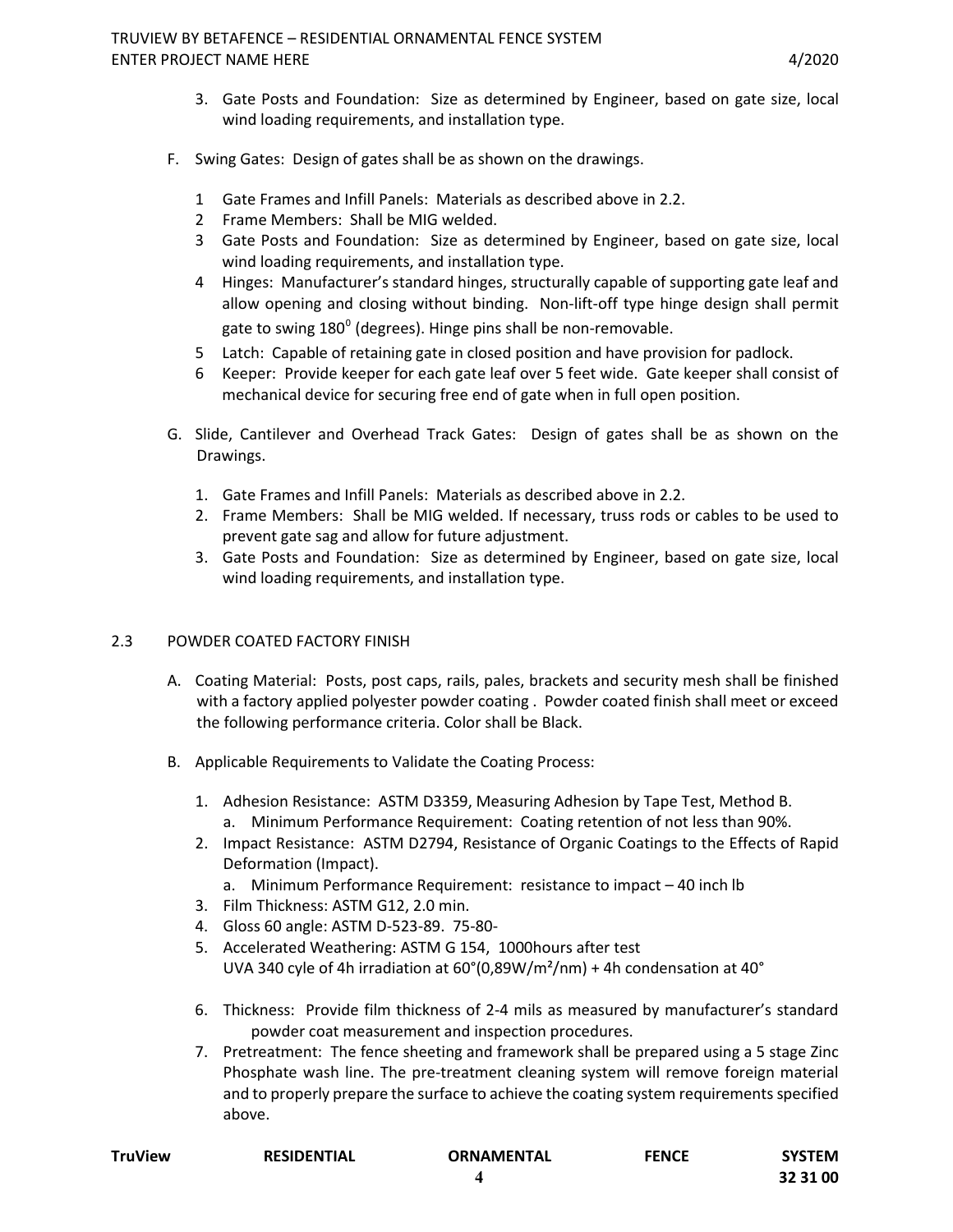- 8. Curing: Heat cure in accordance with powder manufacturer's prescribed cure schedule to properly crosslink and bond finish to metal substrate.
- 9. Chemical Resistance: ASTM B117
	- a. Corrosion Resistance:
		- 1) Procedure: Preparation of Test Specimens- Perform a single scribe the length of the specimen, within one inches of any edge and deep enough to expose the base metal. Expose the specimen for 1,000 hours according to ASTM B117-07 using a 5% salt solution and 95°F operational temperature. After exposure, remove specimens and wipe dry. Immediately apply tape (Permacel 99 or equal) over scribed are by pressing down firmly against the coating. Sharply pull the tape off at a right angle to the surface being tested.
		- a) Performance: The required is minimum of five on the scribed edge (according to ASTM D1654) and minimum blister rating of eight on unscribed area in accordance with tables in ASTM D174

# 2.4 CONCRETE FOOTINGS

*\*This section shall be superseded by requirements of anti-ram barrier system if used in conjunction with this installation\**

- A. General: Comply with ACI 301 for cast-in-place concrete; materials consisting of Portland cement complying with ASTM C150, aggregates complying with ASTM C33, and potable water.
- B. Concrete Mixes: Normal-weight concrete air entrained with not less than 3000-psi (20.7- MPa) compressive strength (28 days), 3-inch (75-mm) slump, and 1-inch (25-mm) maximum size aggregate.
- C. Footings: Footings shall be minimum 3,000 psi after twenty-eight (28) days concrete. Footing sizes shall be determined by Engineer.

## PART 3 - EXECUTION

## 3.1 PREPARATION

- A. Verify areas to receive fencing.
- B. Coordinate fence installation with work of other sections listed in these specifications.
- C. Examine conditions under which fencing and gates are to be installed. Notify Contractor of unsatisfactory conditions. Do not proceed with work until conditions are satisfactory to the installer.

## 3.2 INSTALLATION

- A. Install fence and gates in accordance with manufacturer's instructions and approved installation drawings. Install fencing to withstand wind load as specified.
- B. Handle fence components to protect finish coating from any scuffs, abrasion or other damage during installation. Excessive damage to factory applied coatings will be cause for rejection.
- C. Space posts at dimensions indicated in the installation drawings. Attach fence rails to posts using galvanized, stainless steel or zinc plated panel hanger brackets supplied by manufacturer. Field welding of panels to posts is unacceptable as it will cause significant damage to the galvanizing and powder coat protective finishes.

| <b>TruView</b> | <b>RESIDENTIAL</b> | ORNAMENTAL | <b>FENCE</b> | SYSTEM   |
|----------------|--------------------|------------|--------------|----------|
|                |                    |            |              | 32 31 00 |